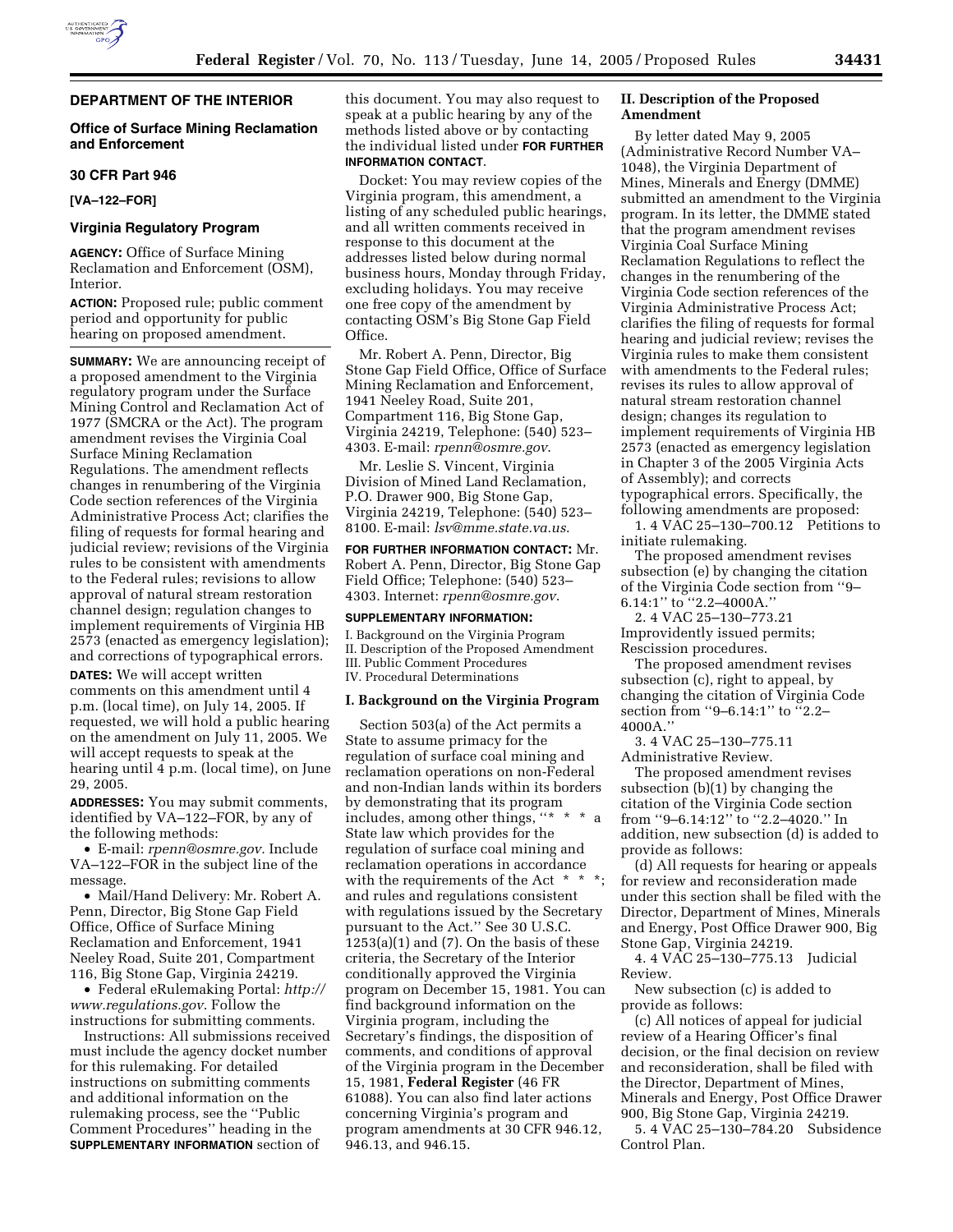Subsection (a)(3) is amended by deleting language concerning presubsidence survey requirements. The DMME stated that the provision was amended to delete those requirements that are counterpart to Federal regulations that were suspended effective December 22, 1999 (64 FR 71652). The following language is being deleted: ''condition of all noncommercial buildings or occupied residential dwellings and structures related thereto, that may be materially damaged or for which the reasonably foreseeable use may be diminished by subsidence, within the area encompassed by the applicable angle of draw; as well as a survey of the.'' In addition, the following language is being deleted: ''premining condition or value of such noncommercial buildings or occupied residential dwellings and structures related thereto and the.'' As revised, Subsection (a)(3) provides as follows:

(3) A survey of the quantity and quality of all drinking, domestic and residential water supplies within the permit area and adjacent area that could be contaminated, diminished, or interrupted by subsidence. If the applicant cannot make this survey because the owner will not allow access to the site, the applicant will notify the owner in writing of the effect that denial of access will have as described in 4VAC25–130–817.121(c)(4). The applicant must pay for any technical assessment or engineering evaluation used to determine the quantity and quality of drinking, domestic, or residential water supplies. The applicant must provide copies of the survey and any technical assessment or engineering evaluation to the property owner and the division.

6. 4 VAC 25–130–800.51 Administrative review of performance bond forfeiture.

Subsection (c)(1) is amended by changing the citation of the Virginia Code sections from ''9–6.14:12'' to ''2.2– 4020.''

Subsection (e) is amended by clarifying that the ''Division of Mined Land Reclamation'' is now the ''Department of Mines, Minerals and Energy.'' As amended, Subsection (e) provides as follows:

(e) All requests for hearing, or appeals for review and reconsideration made under this section; and all notices of appeal for judicial review of a Hearing Officer's final decision, or the final decision on review and reconsideration shall be filed with the Director, Department of Mines, Minerals and Energy, Post Office Drawer 900, Big Stone Gap, Virginia 24219.

7. 4 VAC 25–130–816.11 Signs and markers.

New Subsection (a)(4) is added and existing (a)(4) is redesignated as (a)(5). As amended, Subsection (a) provides as follows:

(a) Specifications. Signs and markers required under this Part shall—

(1) Be posted, maintained, and removed by the person who conducts the surface mining activities;

(2) Be of a uniform design throughout the operation that can be easily seen and read;

(3) Be made of durable material;

(4) For permit boundary markers on areas that are located on steep slopes above private dwellings or other occupied buildings, be made of or marked with fluorescent or reflective paint or material; and

(5) Conform to local ordinances and codes.

8. 4 VAC 25–130–816.43 Diversions. New Subsection (d) is added, and existing Subsection (d) is redesignated as Subsection (e). New Subsection (d) provides as follows:

(d) In lieu of the requirements of paragraphs (a)(2) through (a)(9), (b)(2) through  $(b)(6)$  and  $(c)(1)$  through  $(c)(3)$ of this section, a natural stream restoration channel design approved by the U.S. Army Corps of Engineers as part of an approved U.S. Army Corps of Engineers permit shall be deemed to meet the requirements of this section.

9. 4 VAC 25–130–816.64 Use of explosives; blasting schedule.

New Subsection (a)(4) concerning seismic monitoring is added and provides as follows:

(4) Seismic monitoring shall be conducted when blasting operations on coal surface mining operations are conducted within 1,000 feet of a private dwelling or other occupied building.

10. 4 VAC 25–130–816.105 Backfilling and grading; thick overburden.

This proposed change is intended to revise Virginia's rule to be consistent with the counterpart Federal rule. Thin overburden is addressed under Virginia rule 4 VAC 25–130–816.104. This provision is amended as follows: The term ''Thin'' is deleted and replaced by the term ''Thick'' in subsection (a); the term ''insufficient'' is deleted and replaced by ''more than sufficient'' in subsection (a); the term ''less'' is deleted and replaced by the term ''more'' in subsection (a); and the term "thin" is deleted and replaced by the term ''thick'' in subsection (b). As amended this provision provides as follows:

(a) Thick overburden exists when spoil and other waste materials available from the entire permit area is more than sufficient to restore the disturbed area to its approximate original contour. More than sufficient spoil and other waste materials occur where the overburden thickness times the swell factor, plus the thickness of other available waste materials, is more than the combined thickness of the overburden and coal bed prior to removing the coal, so that after backfill and grading the surface configuration of the reclaimed area would not:

(1) Closely resemble the surface configuration of the land prior to mining; or

(2) Blend into and complement the drainage pattern of the surrounding terrain.

(b) Where thick overburden occurs within the permit area, the permittee at a minimum shall:

(1) Restore the approximate original contour and then use the remaining spoil and other waste materials to attain the lowest practicable grade, but not more than the angle of repose;

(2) Meet the requirements of 4VAC25– 130–816.102(a)(2) through (j); and

(3) Dispose of any excess spoil in accordance with 4VAC25–130–816.71 through 4VAC25–130–816.75.

11. 4 VAC 25–130–817.11 Signs and markers.

New Subsection (a)(4) is added and existing subsection (a)(4) is redesignated as (a)(5). New subsection (a)(4) provides as follows:

(a) Specifications. Signs and markers required under this Part shall—

(4) For permit boundary markers on areas that are located on steep slopes above private dwellings or other occupied dwellings, be made of or marked with fluorescent or reflective paint or material; and

12. 4 VAC 25–130–817.43 Diversions.

New Subsection (d) is added and existing Subsection (d) is redesignated as Subsection (e). As amended, new Subsection (d) provides as follows:

(d) In lieu of the requirements of paragraphs (a)(2) through (a)(9), (b)(2) through  $(b)(6)$  and  $(c)(1)$  through  $(c)(3)$ of this section, a natural stream restoration channel design approved by the U.S. Army Corps of Engineers as part of an approved U.S. Army Corps of Engineers permit shall be deemed to meet the requirements of this section.

13. 4 VAC 25–130–817.64 Use of explosives; general performance standards.

New Subsection (d) is added and provides as follows:

(d) Seismic monitoring shall be conducted when blasting operations on coal surface mining operations are conducted within 1,000 feet of a private dwelling or other occupied building.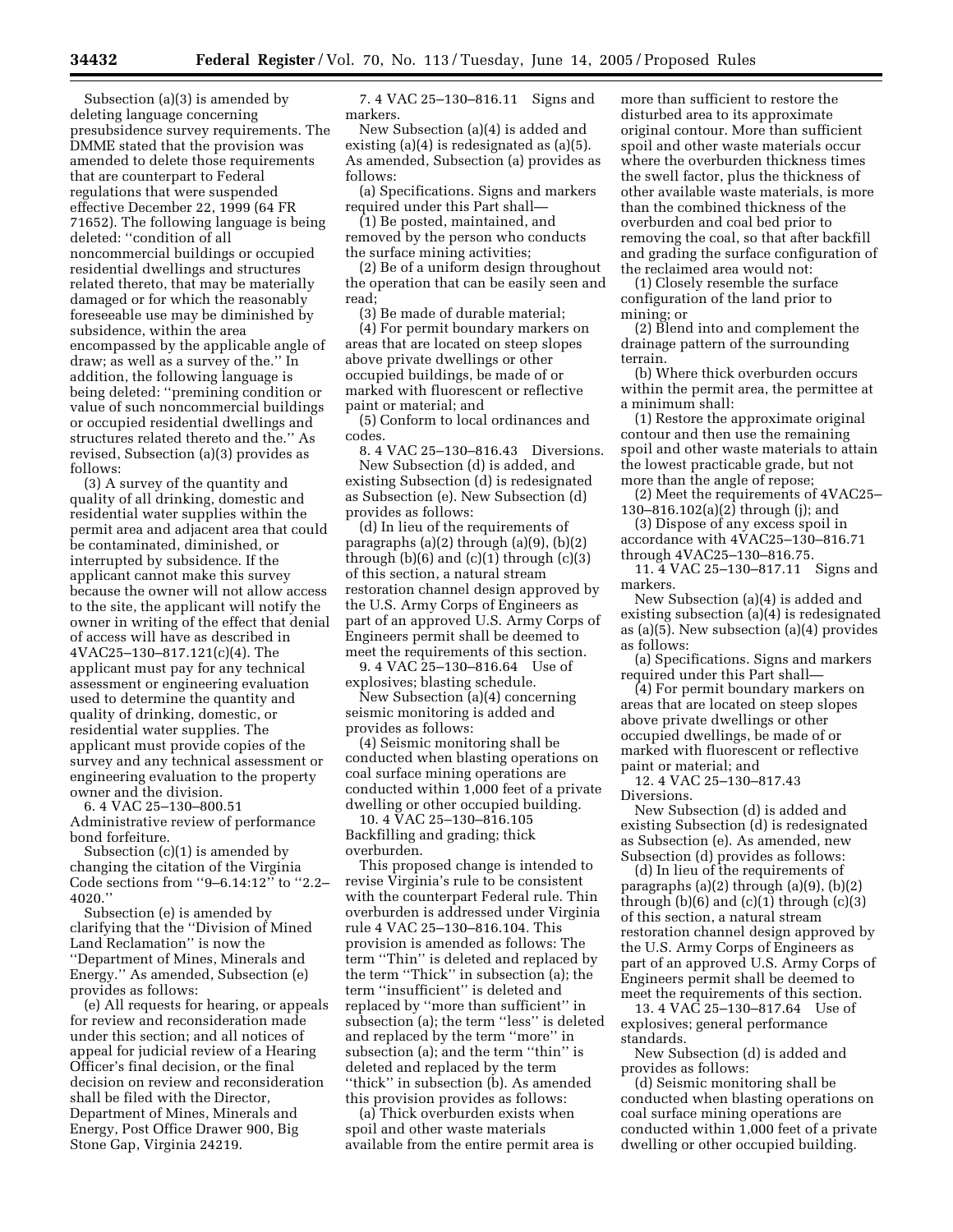14. 4 VAC 25–130–817.121 Subsidence control.

This provision is amended by deleting Subsections (c)(4)(i)–(iv) and redesignating Subsection (c)(4)(v) as subsection (c)(4). The DMME stated that this provision was amended to delete those requirements that are counterpart to Federal regulations that were suspended effective December 22, 1999 (64 FR 71652). This provision had created a rebuttable presumption that underground mining caused subsidence, where the subsidence damage occurred within the angle of draw. As amended, Subsection (c)(4) provides as follows:

(4) Information to be considered in determination of causation. In a determination whether damage to protected structures was caused by subsidence from underground mining, all relevant and reasonably available information will be considered by the division.

15. 4 VAC 25–130–842.15 Review of decision not to inspect or enforce.

The proposed amendment revises Subsection (d) by changing the citation of the Virginia Code section from ''9– 6.14:1'' to ''2.2–4000A.''

16. 4 VAC 25–130–843.12 Notices of violation.

The proposed amendment revises Subsection (j) by changing the citation of the Virginia Code section from ''9– 6.14:1'' to ''2.2–4000A.''

17. 4 VAC 25–130–843.13 Suspension or revocation of permits; pattern of violations.

The proposed amendment revises Subsection (b) by changing the citation of the Virginia Code section from ''9– 6.14:12'' to ''2.2–4020.'' Subsection (e) is amended by clarifying that the ''Division of Mined Land Reclamation'' is now the ''Department of Mines, Minerals, and Energy.'' As amended, Subsection (e) provides as follows:

(e) All requests for hearing, or appeals for review and reconsideration made under this section; and all notices of appeal for judicial review of a Hearing Officer's final decision, or the final decision on review and reconsideration shall be filed with the Director, Department of Mines, Minerals and Energy, Post Office Drawer 900, Big Stone Gap, Virginia 24219.

18. 4 VAC 25–130–843.15 Informal public hearing.

The amendment revises Subsection (c) by changing the citation of the Virginia Code section from ''9–6.14:11'' to ''2.2–4019.''

19. 4 VAC 25–130–843.16 Formal review of citations.

Subsection (e) is amended by clarifying that the ''Division of Mined Land Reclamation'' is now the

''Department of Mines, Minerals, and Energy.'' As amended, Subsection (e) provides as follows:

(e) All requests for hearing before a Hearing Officer, or appeals for review and reconsideration, made under this section, and all notices of appeal for judicial review of a Hearing Officer's final decision or a final decision on review and reconsideration, shall be filed with the Director, Department of Mines, Minerals and Energy, Post Office Drawer 900, Big Stone Gap, Virginia 24219.

20. 4 VAC 25–130–845.13 Point System.

Subsections (c)(1) and (d) are amended to correct typographical errors. At Subsection (c)(1), the phrase ''(a) and'' is added immediately before ''(b),'' and the phrase ''and (c)'' is deleted. As amended, Subsection (c)(1) provides as follows:

(c) Credit for good faith in attempting to achieve compliance.

(1) The division shall deduct from the total points assigned under Subsections (a) and (b) points based on the demonstrated good faith of the permittee in attempting to achieve rapid compliance after notification of the violation. Points shall be deducted as follows.

Subsection (d) is amended by adding ''(a),'' immediately before ''(b);'' adding ''and'' immediately following ''(b),'' and deleting ''and (d)'' immediately following (c). As amended, the language of Subsection (d) provides as follows:

(d) Determination of base penalty.

The division shall determine the base amount of any civil penalty by converting the total number of points calculated under Subsections (a), (b), and (c), of this section to a dollar amount, according to the following schedule.

Subsection (e), concerning credit for additional penalties for previous history is amended at (e)(1) by adding the words ''[e]xcept for a violation that resulted in personal injury or fatality to any person.'' As amended, Subsection (e)(1) provides as follows:

(1) Except for a violation that resulted in personal injury or fatality to any person, the division shall reduce the base penalty determined under Subsection (d) by 10% if the permittee has had no violations cited by the division within the preceding 12-month period.

Subsection (f), concerning maximum penalty which the division may assess, is amended by adding the words ''except that if the violation resulted in a personal injury or fatality to any person, then the civil penalty determined under Subsection (d) shall

be multiplied by a factor of twenty (20), not to exceed \$70,000.'' As amended, Subsection (f) provides as follows:

(f) The maximum penalty which the division may assess under this section for each cessation order or notice of violation shall be \$5,000, except that if the violation resulted in a personal injury or fatality to any person, then the civil penalty determined under Subsection (d) shall be multiplied by a factor of twenty (20), not to exceed \$70,000. As provided in 4VAC25–130– 845.15, each day of continuing violation may be deemed a separate violation for the purpose of assessing penalties. 21. 4 VAC 25–130–845.15

Assessment of separate violations for each day.

Subsection (a) is amended in the last sentence by adding the words ''or more'' immediately following the words ''a penalty of \$5,000.'' As amended, Subsection (a) provides as follows:

(a) The division may assess separately a civil penalty for each day from the date of issuance of the notice of violation or cessation order to the date set for abatement of the violation. In determining whether to make such an assessment, the division shall consider the factors listed in 4VAC25–130– 845.13 and may consider the extent to which the person to whom the notice or order was issued gained any economic benefit as a result of a failure to comply. For any violation which continues for two or more days and which has been assigned a penalty of \$5,000 or more under 4VAC25–130–845.13, the division shall assess a penalty for a minimum of two separate days.

22. 4 VAC 25–130–845.18 Procedures for assessment conference.

The proposed amendment revises subsection (b)(1) by changing the citation of the Virginia Code sections from ''9–6.14:11'' to ''2.2–4019.''

23. 4 VAC 25–130–845.19 Request for hearing.

The proposed amendment revises Subsection (c) by changing the citation of the Virginia Code sections from ''9– 6.14:12'' to ''2.2–4020.''

New Subsection (d) is added to provide as follows:

All requests for hearing or appeals for review and reconsideration made under this section shall be filed with the Director, Department of Mines, Minerals and Energy, Post Office Drawer 900, Big Stone Gap, Virginia 24219.

24. 4 VAC 25–130–846.14 Amount of the individual civil penalty.

Subsection (b) is amended by adding new language to the end of the first sentence. As amended, Subsection (b) provides as follows: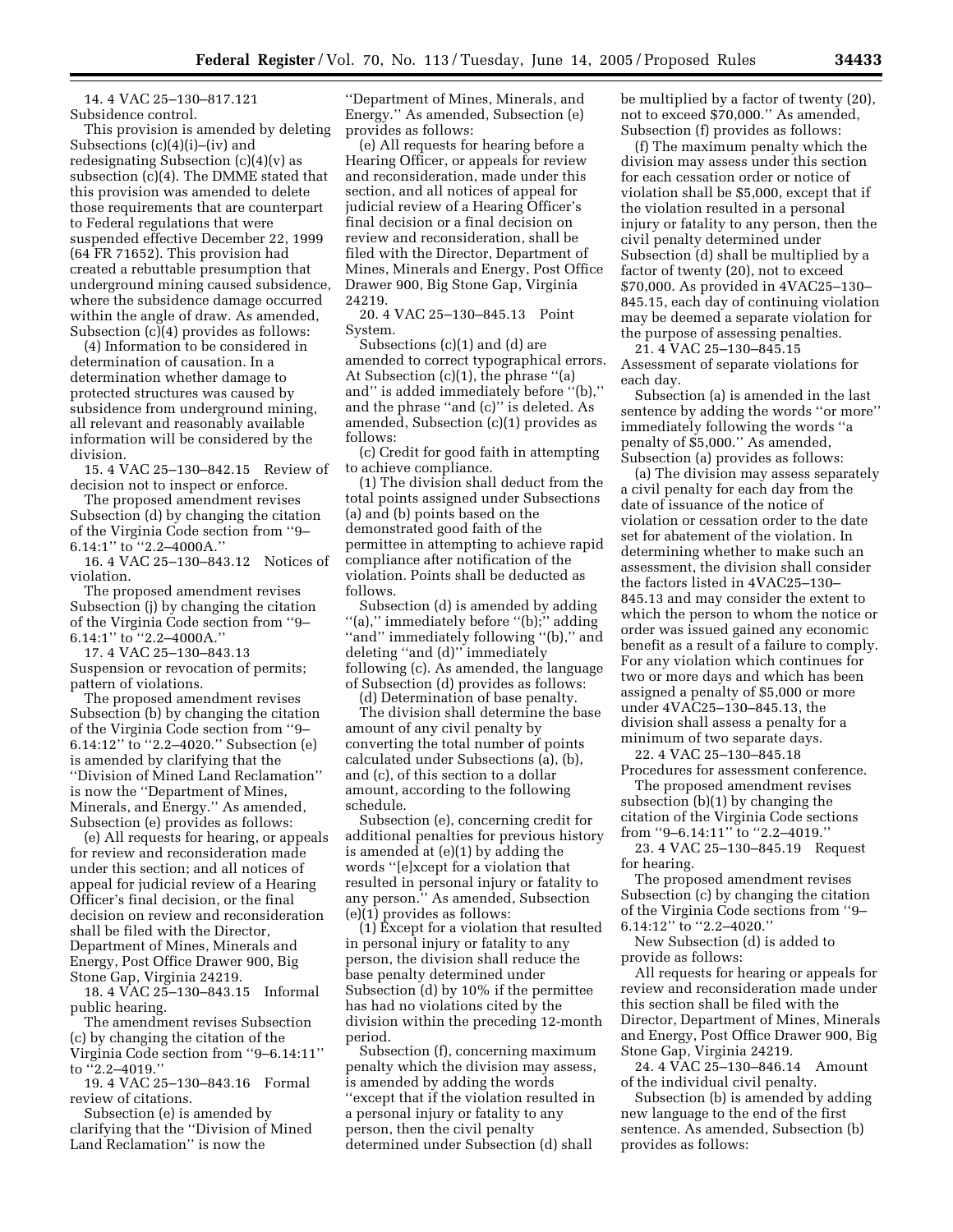(b) The penalty shall not exceed \$5,000 for each violation, except that if the violation resulted in a personal injury or fatality to any person, then the civil penalty determined under 4VAC25–130–845.13 (d) shall be multiplied by a factor of twenty (20), not to exceed \$70,000. Each day of a continuing violation may be deemed a separate violation and the division may assess a separate individual civil penalty for each day the violation, failure or refusal continues, from the date of service of the underlying notice of violation, cessation order or other order incorporated in a final decision issued by the Director, until abatement or compliance is achieved.

# **III. Public Comment Procedures**

Under the provisions of 30 CFR 732.17(h), we are seeking your comments on whether the amendment satisfies the applicable program approval criteria of 30 CFR 732.15. If we approve the amendment, it will become part of the Virginia program.

### *Written Comments*

Send your written or electronic comments to OSM at the address given above. Your written comments should be specific, pertain only to the issues proposed in this rulemaking, and include explanations in support of your recommendations. We may not consider or respond to your comments when developing the final rule if they are received after the close of the comment period (see **DATES**). We will make every attempt to log all comments into the administrative record, but comments delivered to an address other than the Big Stone Gap Field Office may not be logged in.

### *Electronic Comments*

Please submit Internet comments as an ASCII, Word file avoiding the use of special characters and any form of encryption. Please also include Attn: SATS NO. VA–122–FOR and your name and return address in your Internet message. If you do not receive a confirmation that we have received your Internet message, contact the Big Stone Gap Field office at (540) 523–4303.

### *Availability of Comments*

We will make comments, including names and addresses of respondents, available for public review during normal business hours. We will not consider anonymous comments. If individual respondents request confidentiality, we will honor their request to the extent allowable by law. Individual respondents who wish to withhold their name or address from

public review, except for the city or town, must state this prominently at the beginning of their comments. We will make all submissions from organizations or businesses, and from individuals identifying themselves as representatives or officials of organizations or businesses, available for public inspection in their entirety.

## *Public Hearing*

If you wish to speak at the public hearing, contact the person listed under **FOR FURTHER INFORMATION CONTACT** by 4 p.m. (local time), on June 29, 2005. If you are disabled and need special accommodations to attend a public hearing, contact the person listed under **FOR FURTHER INFORMATION CONTACT**. We will arrange the location and time of the hearing with those persons requesting the hearing. If no one requests an opportunity to speak, we will not hold a hearing.

To assist the transcriber and ensure an accurate record, we request, if possible, that each person who speaks at the public hearing provide us with a written copy of his or her comments. The public hearing will continue on the specified date until everyone scheduled to speak has been given an opportunity to be heard. If you are in the audience and have not been scheduled to speak and wish to do so, you will be allowed to speak after those who have been scheduled. We will end the hearing after everyone scheduled to speak and others present in the audience who wish to speak, have been heard.

#### *Public Meeting*

If only one person requests an opportunity to speak, we may hold a public meeting rather than a public hearing. If you wish to meet with us to discuss the amendment, please request a meeting by contacting the person listed under **FOR FURTHER INFORMATION CONTACT**. All such meetings will be open to the public and, if possible, we will post notices of meetings at the locations listed under **ADDRESSES**. We will make a written summary of each meeting a part of the Administrative Record.

# **IV. Procedural Determinations**

#### *Executive Order 12630—Takings*

This rule does not have takings implications. This determination is based on the analysis performed for the counterpart Federal regulation.

# *Executive Order 12866—Regulatory Planning and Review*

This rule is exempt from review by the Office of Management and Budget under Executive Order 12866.

# *Executive Order 12988—Civil Justice Reform*

The Department of the Interior has conducted the reviews required by section 3 of Executive Order 12988 and has determined that this rule meets the applicable standards of subsections (a) and (b) of that section. However, these standards are not applicable to the actual language of State regulatory programs and program amendments because each program is drafted and promulgated by a specific State, not by OSM. Under sections 503 and 505 of SMCRA (30 U.S.C. 1253 and 1255) and the Federal regulations at 30 CFR 730.11, 732.15, and 732.17(h)(10), decisions on proposed State regulatory programs and program amendments submitted by the States must be based solely on a determination of whether the submittal is consistent with SMCRA and its implementing Federal regulations and whether the other requirements of 30 CFR parts 730, 731, and 732 have been met.

## *Executive Order 13132—Federalism*

This rule does not have federalism implications. SMCRA delineates the roles of the Federal and State governments with regard to the regulation of surface coal mining and reclamation operations. One of the purposes of SMCRA is to ''establish a nationwide program to protect society and the environment from the adverse effects of surface coal mining operations.'' Section 503(a)(1) of SMCRA requires that State laws regulating surface coal mining and reclamation operations be ''in accordance with'' the requirements of SMCRA, and section 503(a)(7) requires that State programs contain rules and regulations ''consistent with'' regulations issued by the Secretary pursuant to SMCRA.

# *Executive Order 13175—Consultation and Coordination With Indian Tribal Governments*

In accordance with Executive Order 13175, we have evaluated the potential effects of this rule on federallyrecognized Indian tribes and have determined that the rule does not have substantial direct effects on one or more Indian tribes, on the relationship between the Federal Government and Indian tribes, or on the distribution of power and responsibilities between the Federal Government and Indian tribes. The basis for this determination is that our decision is on a State regulatory program and does not involve a Federal regulation involving Indian lands.